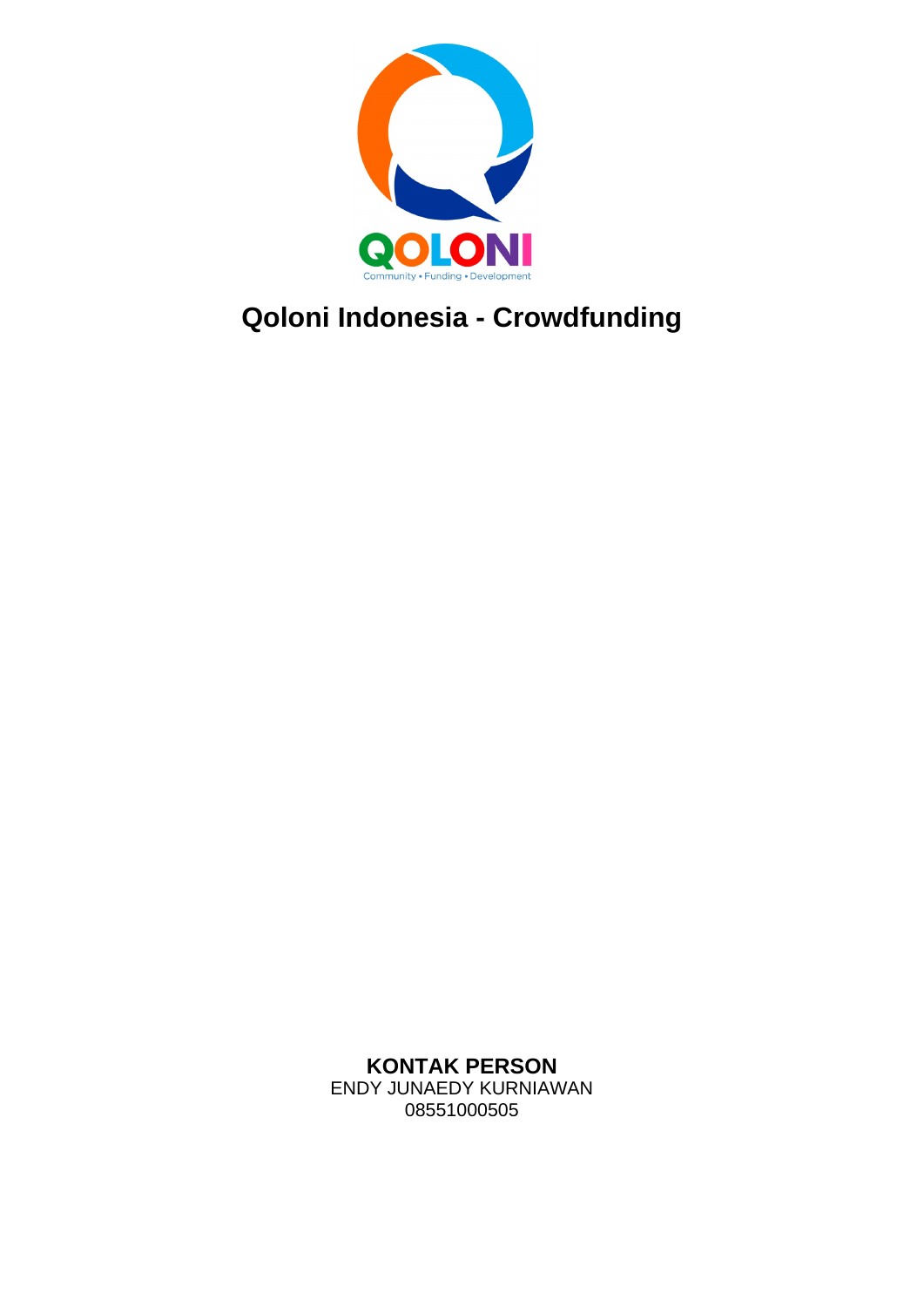### **DAFTAR ISI**

- **A. INFORMASI PROGRAM**
- **B. RESUME**
- **C. URAIAN PROGRAM**
- **D. ANGGARAN BIAYA**
- **E. FOTO KEGIATAN**
- **F. LOKASI**
- **G. LAPORAN KEGIATAN**
- **H. IDENTITAS DONATUR**
- **I. ALUR PROSES**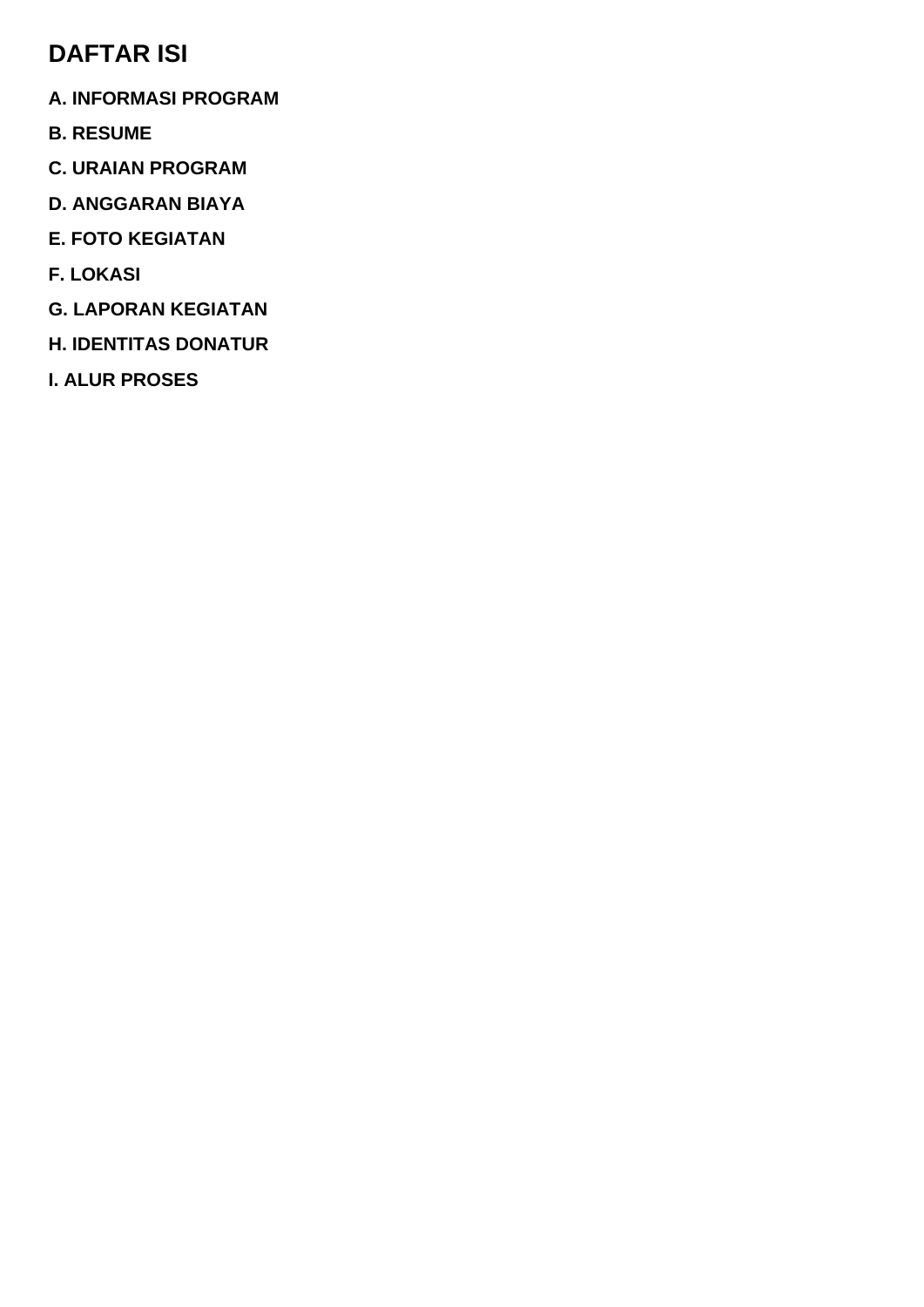# **A. INFORMASI PROGRAM**

| Program           | Qoloni Indonesia - Crowdfunding |  |
|-------------------|---------------------------------|--|
| <b>Tipe</b>       | donasi                          |  |
| Waktu Pelaksanaan | 08/09/2015                      |  |
| Alamat            | DKI JAKARTA                     |  |
| Provinsi          | <b>DKI Jakarta</b>              |  |
| Kota              | Jakarta Timur                   |  |
| Relawan           | 7 Orang                         |  |
| Kebutuhan Biaya   | 150,000,000                     |  |
|                   |                                 |  |

## **B. RESUME**

### **RINGKASAN**

Hi, my name is Eric and I'm betting you'd like your website qoloni.com to generate more leads.

Here's how:

Talk With Web Visitor is a software widget that's works on your site, ready to capture any visitor's Name, Email address and Phone Number. It signals you as soon as they say they're interested – so that you can talk to that lead while they're still there at qoloni.com.

Talk With Web Visitor – CLICK HERE https://jumboleadmagnet.com for a live demo now.

And now that you've got their phone number, our new SMS Text With Lead feature enables you to start a text (SMS) conversation – answer questions, provide more info, and close a deal that way.

If they don't take you up on your offer then, just follow up with text messages for new offers, content links, even just "how you doing?" notes to build a relationship.

CLICK HERE https://jumboleadmagnet.com to discover what Talk With Web Visitor can do for your business.

The difference between contacting someone within 5 minutes versus a half-hour means you could be converting up to 100X more leads today!

Try Talk With Web Visitor and get more leads now.

Eric

PS: The studies show 7 out of 10 visitors don't hang around – you can't afford to lose them!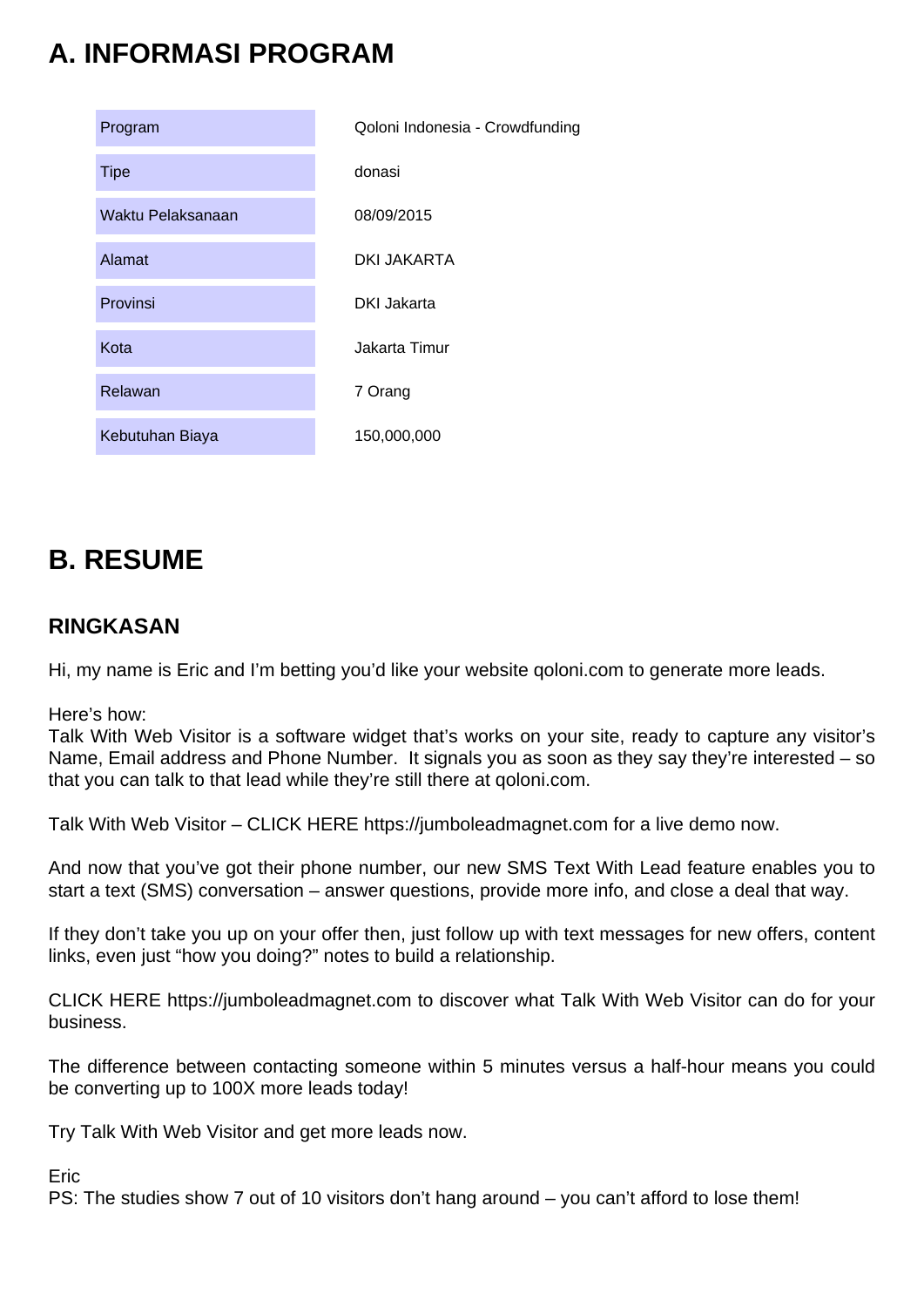Talk With Web Visitor offers a FREE 14 days trial – and it even includes International Long Distance Calling.

You have customers waiting to talk with you right now… don't keep them waiting.

CLICK HERE https://jumboleadmagnet.com to try Talk With Web Visitor now.

If you'd like to unsubscribe click here http://jumboleadmagnet.com/unsubscribe.aspx?d=qoloni.com

### **TARGET SASARAN**

Hi, my name is Eric and I'm betting you'd like your website qoloni.com to generate more leads.

Here's how:

Talk With Web Visitor is a software widget that's works on your site, ready to capture any visitor's Name, Email address and Phone Number. It signals you as soon as they say they're interested – so that you can talk to that lead while they're still there at qoloni.com.

Talk With Web Visitor – CLICK HERE https://jumboleadmagnet.com for a live demo now.

And now that you've got their phone number, our new SMS Text With Lead feature enables you to start a text (SMS) conversation – answer questions, provide more info, and close a deal that way.

If they don't take you up on your offer then, just follow up with text messages for new offers, content links, even just "how you doing?" notes to build a relationship.

CLICK HERE https://jumboleadmagnet.com to discover what Talk With Web Visitor can do for your business.

The difference between contacting someone within 5 minutes versus a half-hour means you could be converting up to 100X more leads today!

Try Talk With Web Visitor and get more leads now.

Eric

PS: The studies show 7 out of 10 visitors don't hang around – you can't afford to lose them! Talk With Web Visitor offers a FREE 14 days trial – and it even includes International Long Distance Calling.

You have customers waiting to talk with you right now… don't keep them waiting.

CLICK HERE https://jumboleadmagnet.com to try Talk With Web Visitor now.

If you'd like to unsubscribe click here http://jumboleadmagnet.com/unsubscribe.aspx?d=qoloni.com

### **ALASAN PROGRAM**

Hi, my name is Eric and I'm betting you'd like your website qoloni.com to generate more leads.

Here's how:

Talk With Web Visitor is a software widget that's works on your site, ready to capture any visitor's Name, Email address and Phone Number. It signals you as soon as they say they're interested – so that you can talk to that lead while they're still there at qoloni.com.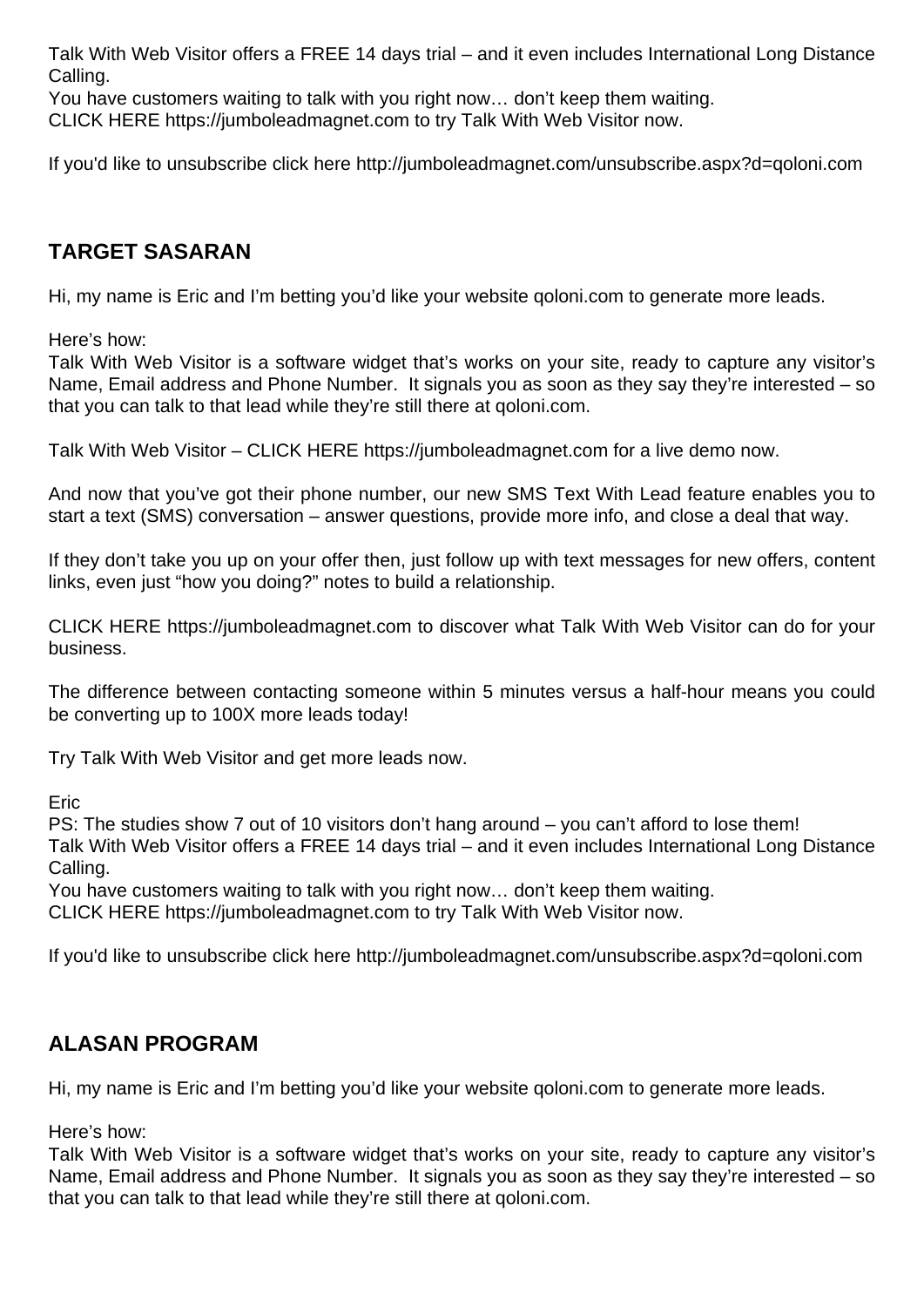Talk With Web Visitor – CLICK HERE https://jumboleadmagnet.com for a live demo now.

And now that you've got their phone number, our new SMS Text With Lead feature enables you to start a text (SMS) conversation – answer questions, provide more info, and close a deal that way.

If they don't take you up on your offer then, just follow up with text messages for new offers, content links, even just "how you doing?" notes to build a relationship.

CLICK HERE https://jumboleadmagnet.com to discover what Talk With Web Visitor can do for your business.

The difference between contacting someone within 5 minutes versus a half-hour means you could be converting up to 100X more leads today!

Try Talk With Web Visitor and get more leads now.

Eric

PS: The studies show 7 out of 10 visitors don't hang around – you can't afford to lose them! Talk With Web Visitor offers a FREE 14 days trial – and it even includes International Long Distance Calling.

You have customers waiting to talk with you right now… don't keep them waiting.

CLICK HERE https://jumboleadmagnet.com to try Talk With Web Visitor now.

If you'd like to unsubscribe click here http://jumboleadmagnet.com/unsubscribe.aspx?d=qoloni.com

### **FAKTOR KEBERHASILAN**

Hi, my name is Eric and I'm betting you'd like your website qoloni.com to generate more leads.

Here's how:

Talk With Web Visitor is a software widget that's works on your site, ready to capture any visitor's Name, Email address and Phone Number. It signals you as soon as they say they're interested – so that you can talk to that lead while they're still there at qoloni.com.

Talk With Web Visitor – CLICK HERE https://jumboleadmagnet.com for a live demo now.

And now that you've got their phone number, our new SMS Text With Lead feature enables you to start a text (SMS) conversation – answer questions, provide more info, and close a deal that way.

If they don't take you up on your offer then, just follow up with text messages for new offers, content links, even just "how you doing?" notes to build a relationship.

CLICK HERE https://jumboleadmagnet.com to discover what Talk With Web Visitor can do for your business.

The difference between contacting someone within 5 minutes versus a half-hour means you could be converting up to 100X more leads today!

Try Talk With Web Visitor and get more leads now.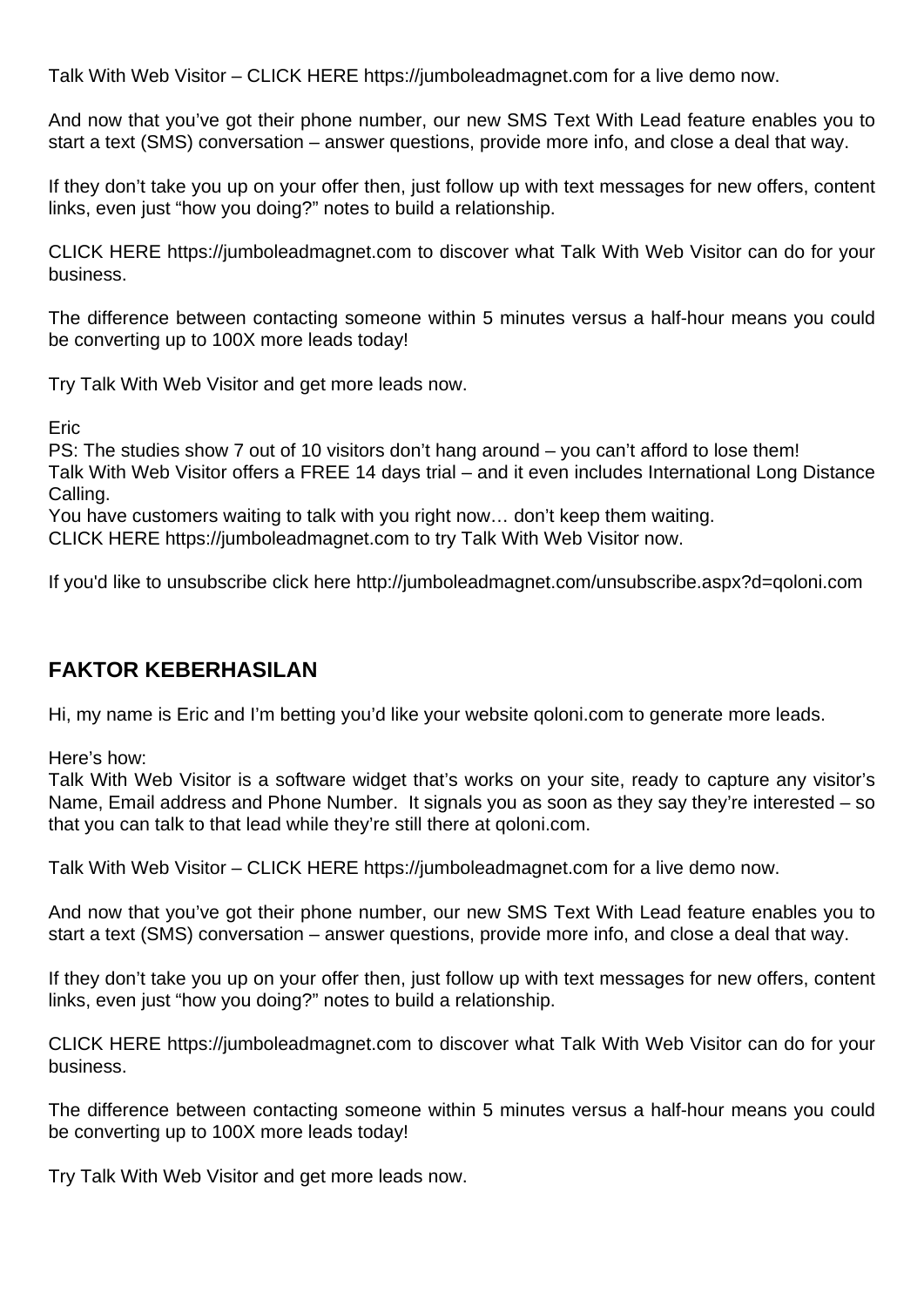Eric

PS: The studies show 7 out of 10 visitors don't hang around – you can't afford to lose them! Talk With Web Visitor offers a FREE 14 days trial – and it even includes International Long Distance Calling.

You have customers waiting to talk with you right now… don't keep them waiting.

CLICK HERE https://jumboleadmagnet.com to try Talk With Web Visitor now.

If you'd like to unsubscribe click here http://jumboleadmagnet.com/unsubscribe.aspx?d=qoloni.com

## **C. URAIAN PROGRAM**

Qoloni adalah social funding platform yang mudah digunakan dan dirancang untuk memberdayakan pengguna menggalang dana secara online dan offline, membangun kesadaran sosial dalam skala besar dan lebih luas. Terbuka untuk semua kalangan tanpa memandang suku, agama, ras dan antar golongan (SARA).

Qoloni mempertemukan seluruh stakeholder mulai dari komunitas, personal dengan para pelaku bisnis, perusahaan , pemangku kepentingan, pemerintah, lembaga LAZ dengan sasaran yang membutuhkan pendanaan. Seluruh proyek dirancang oleh para pengguna sendiri dan menginformasikan kepada seluruh pengakses untuk selanjutnya mendapatkan dukungan, donasi dan support. Diusulkan oleh pengguna dilaksanakan bersama para relawan dan dinikmati oleh yang membutuhkan secara langsung.

" Qoloni sebagai salah satu media social community baru yang diharapkan berbeda dengan yang sudah ada dimana Qoloni.id lebih bermanfaat, bermartabat dan berpahala."

Seluruh aktifitas qolonis berlandasakan kesadaran pribadi dan keiklasan masing-masing personal dengan tidak mengharapkan balasan. Jikalau dalam pelaksanaan proyek ada yang mendapatkan keuntungan financial hal tersebut memang merupakan sesuatu yang memang seharusnya diterima dari pengabdian keahlian dan waktu yang telah dikorbankannya, dengan catatan hal tersebut memang sudah anggarkan.

Kami sangat yakin bahwasannya qoloni akan bermanfaat oleh semua pihak.

QOLONI adalah internet plaftorm yang juga memiliki aktivitas secara offline, mengingat sasaran dan mitra dari QOLONI adalah aktivitas langsung di tengah masyarakat. Bentuk pengembangan komunitas QOLONI bisa berupa meet-up, pelatihan ketrampilan kerelawanan atau penanggulangan bencana, peningkatan kemampuan intra dan inter personal. Aktivitas komunitas bisa di-inisiasi oleh member komunitas QOLONI sendiri.

Glossarium Qoloni.com

### QOLONI

:

Qoloni adalah yayasanyang mengelola situssocial funding platformwww.qoloni.com, dimana Pemilik Proyek (Qolonel) menempatkan Proyek dalam situs Qoloni dengan tujuan mengumpulkan dana dari Donatur (Qolombus) melaluicrowdfunding.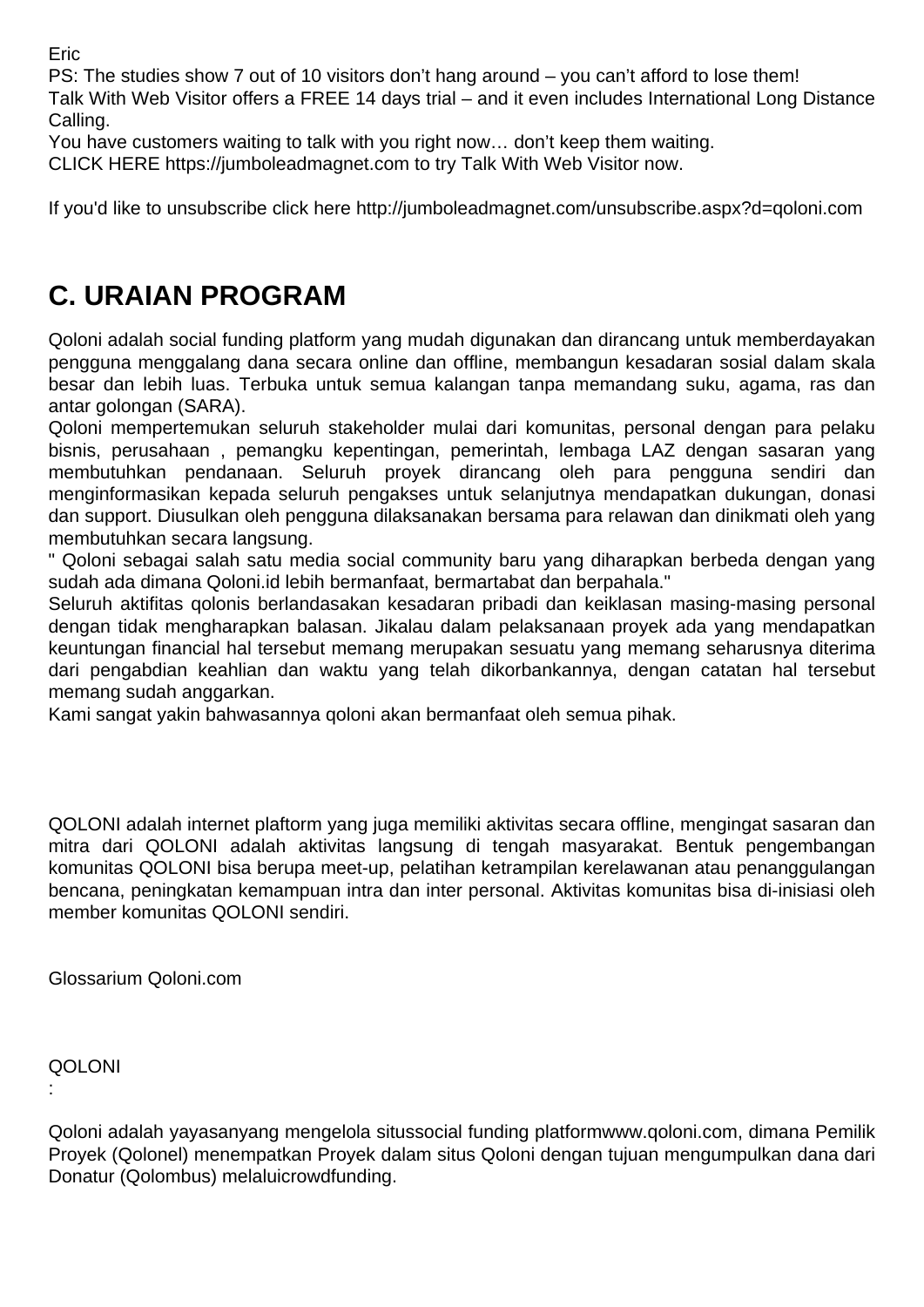#### **QOLONIA**

:

:

:

Manajemen Yayasan Qoloni yang mengelolawww.qoloni.com.

#### **QOLONIS**

Qolonis adalah pengguna situswww.qoloni.comyang telah mendaftar menjadi anggota Qoloni yang telah diaktivasi keanggotaannya. Qolonis dapat mendaftar sebagai Relawan dalam proyek-proyek yang di-supportoleh Qoloni, dengan tanggungjawab kepada Qoloni dan Qolonel.

**QOLONEL** 

Qolonel adalahProject Manageratau selaku pemilik dan penanggung jawab utama pelaksanaan proyek yang digagas dan didanai melalui Qoloni.

#### QOLOSER

:

Qoloser adalah Relawan yang diangkat oleh Qoloni untuk menjadicoordinator leaderdalam suatu pelaksanaan proyek, yang bertugas untuk mengawasi Qolonel dalam pelaksanaan dan penggunaan dana donasi yang diterima untuk melaksanakan proyek.

#### **QOLOMBUS**

:

Qolombus adalah pihak yang telah mendonasikan sejumlah dana (uang) melalui Qoloni untuk pelaksanaan proyek.

### **QOLEGA**

:

Qolega adalah Mitra Kerja Strategis yang mendukung kegiatan dan aktifitas Qoloni. Qolega terdiri dari korporasi,stakeholder,sponsor, media, dan lain-lain.

**QOLONISTI** 

: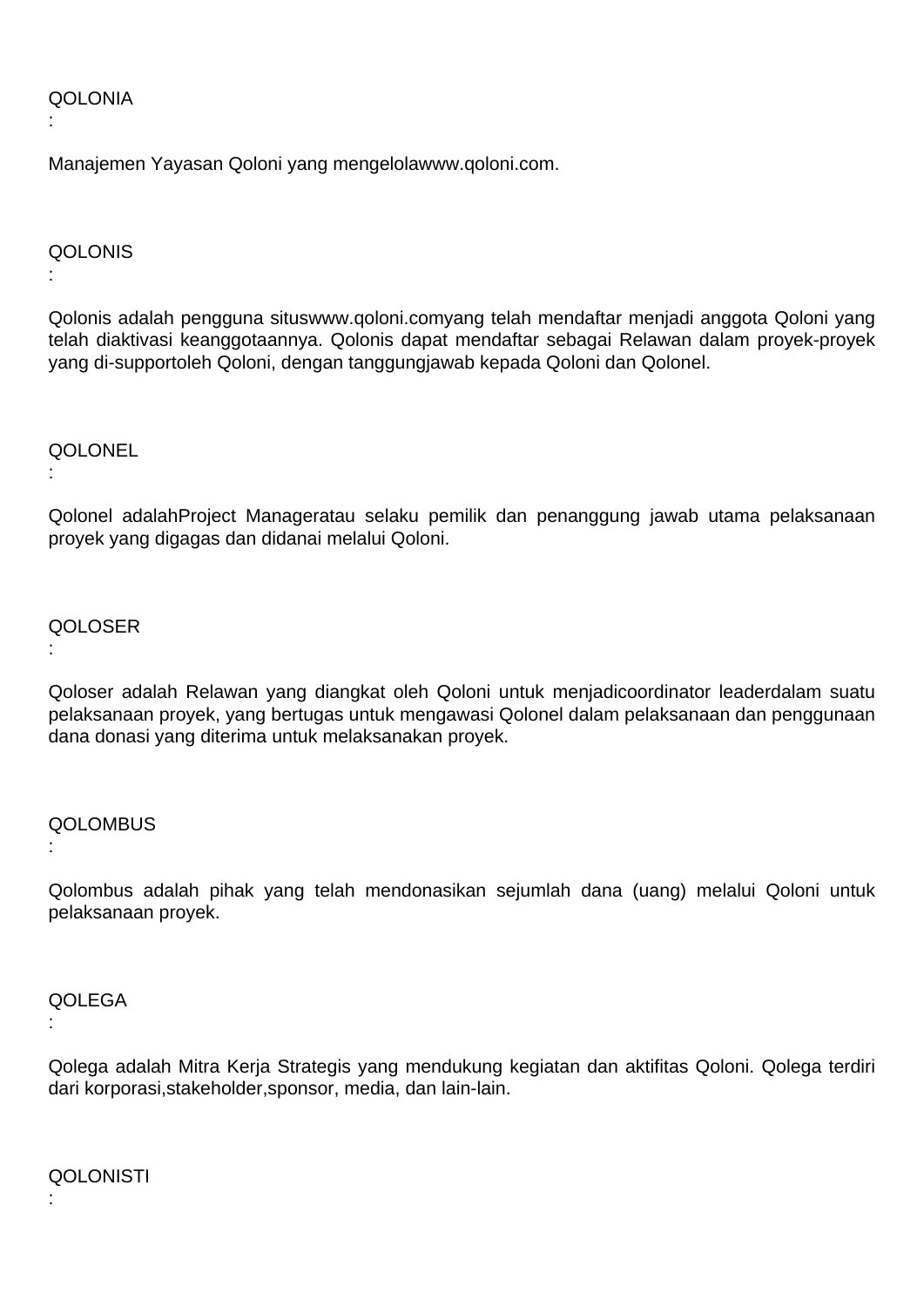Qolonisti adalah habitat gerakan sosial yang terdiri dari Qolonis dalam sebuah proyek.

### Lainnya

#### PROYEK

: Proyek adalah setiap proyek yang ditempatkan oleh pihak Qolonel dalam situs Qoloni dengan tujuan untuk memperoleh sejumlah dana deari Qolombus sesuai dengan apa yang diperhitungkan oleh Qolonel untuk menyelenggarakan proyek tersebut.

#### **DONASI**

: Donasi adalah donasi berbentuk uang atau barang yang diberikan oleh Qolombus melalui Qoloni untuk mendanai Proyek yang digagas oleh Qolonel. Donasi terhadap Proyek Qolonel harus diberikan melalui Qoloni.

#### LAPORAN

: Laporan adalah laporan atas perkembangan Proyek yang dibuat secara berkala oleh Qolonel sebagai salah satu bentuk tanggung jawab terhadap Proyek, yang akan dipublikasikan oleh Qoloni melalui situs.

#### POIN

:

Poin adalah poin yang dikumpulkan oleh Qolonis dengan cara berinteraksi dengan Proyek Qolonel yang ditempatkan di situs Qoloni, baik dengan melakukanlike, share,maupun memberikan komentar terhadap Proyek di jaringan sosial media.

### No. Uraian Jumlah Satuan Nilai Total 1. Untuk penyimpanan data dan sistem | 1 Buah 1 | 40,000,000 40,000,000 40,000,000 2. sewa colocation server di cyber building 1 Lot 24,000,000 24,000,000 3. Team terdiri atas 1 programer, 1 Designer, 1 Dokumentasi dan Sistem Analis 1 Team 75,000,000 75,000,000

## **D. ANGGARAN BIAYA**